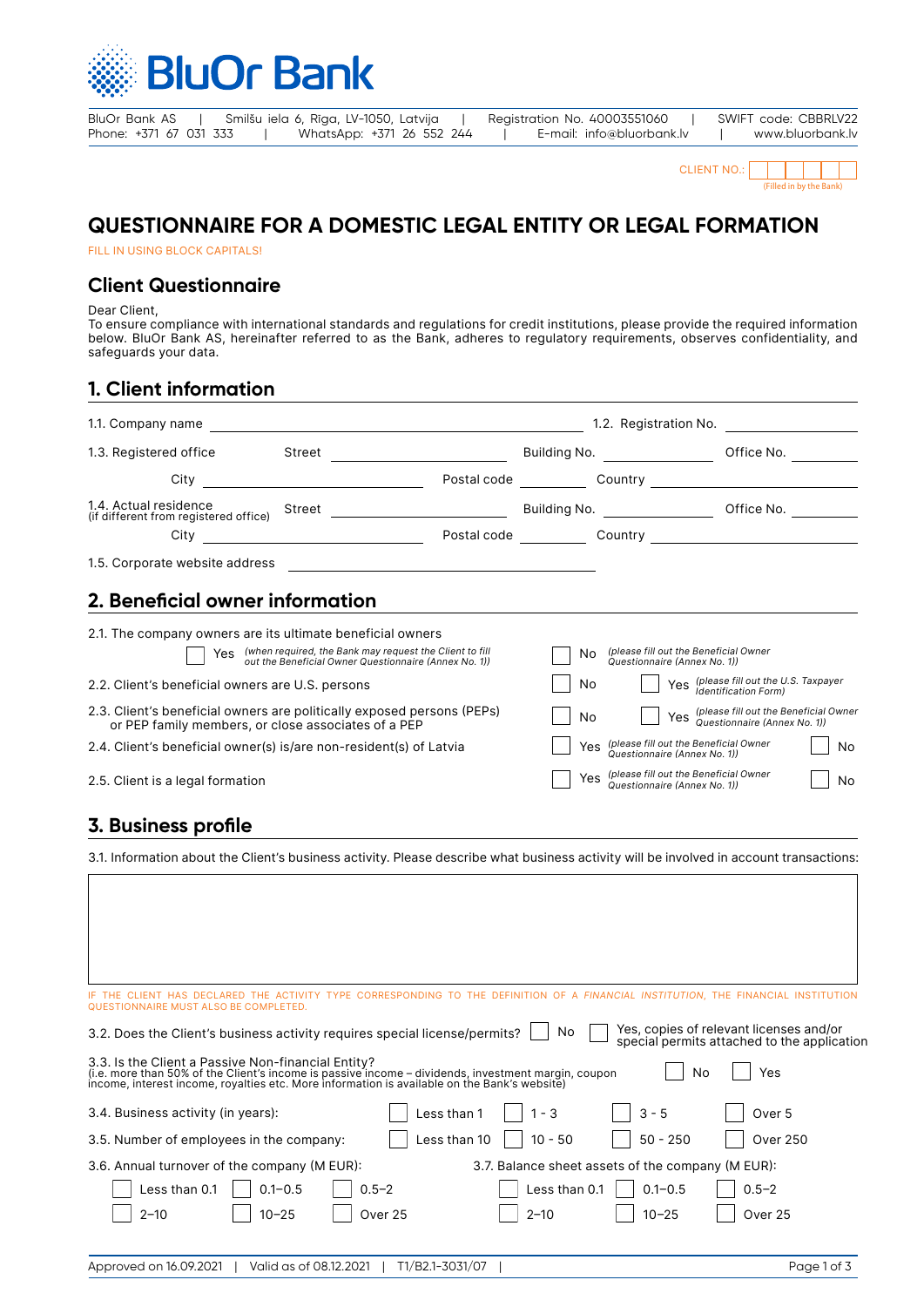

| BluOr Bank AS<br>Smilšu iela 6, Rīga, LV-1050, Latvija<br>Phone: +371 67 031 333<br>$\Box$                                                                                                                                 | WhatsApp: +371 26 552 244 | Registration No. 40003551060                       | E-mail: info@bluorbank.lv                          | SWIFT code: CBBRLV22<br>www.bluorbank.lv |  |  |
|----------------------------------------------------------------------------------------------------------------------------------------------------------------------------------------------------------------------------|---------------------------|----------------------------------------------------|----------------------------------------------------|------------------------------------------|--|--|
| 3.8. Do you hold accounts with other credit or financial institutions?                                                                                                                                                     |                           |                                                    |                                                    | CONTINUATION                             |  |  |
| No                                                                                                                                                                                                                         |                           |                                                    |                                                    |                                          |  |  |
| Yes<br>(Please specify the names of the credit or financial institutions)                                                                                                                                                  |                           |                                                    |                                                    |                                          |  |  |
|                                                                                                                                                                                                                            |                           |                                                    |                                                    |                                          |  |  |
| 3.9. Banking services used so far:                                                                                                                                                                                         |                           |                                                    |                                                    |                                          |  |  |
| Asset management, brokerage services, Repo transactions                                                                                                                                                                    |                           |                                                    | (Please, specify the names of credit institutions) |                                          |  |  |
| Crediting<br>(Please, specify the names of credit institutions)                                                                                                                                                            |                           |                                                    |                                                    |                                          |  |  |
|                                                                                                                                                                                                                            |                           |                                                    |                                                    |                                          |  |  |
| E-Commerce, POS terminals                                                                                                                                                                                                  |                           |                                                    |                                                    |                                          |  |  |
|                                                                                                                                                                                                                            |                           | (Please, specify the names of credit institutions) |                                                    |                                          |  |  |
| Safe deposit boxes<br><u> 1989 - Jan Stein Stein Stein Stein Stein Stein Stein Stein Stein Stein Stein Stein Stein Stein Stein Stein S</u>                                                                                 |                           | (Please, specify the names of credit institutions) |                                                    |                                          |  |  |
| 3.10. MONTHLY Account turnover:<br>Total number of payments in your account (incoming and outgoing):<br>(Must check one box only)<br>Up to 50 payments                                                                     | 50-100 payments           | More than 100 payments                             | (specify approximate number)                       |                                          |  |  |
| <b>Client accounts' turnover</b>                                                                                                                                                                                           | Up to<br>EUR15,000.00     | From EUR 15,000.01<br>to EUR 50,000.00             | From EUR 50,000.01<br>to EUR 100,000.00            | EUR 100,000.01 and<br>more (specify sum) |  |  |
| Planned maximum total volume of the<br>incoming payments                                                                                                                                                                   |                           |                                                    |                                                    | <b>EUR</b>                               |  |  |
| Planned maximum total volume of the<br>outgoing payments                                                                                                                                                                   |                           |                                                    |                                                    | <b>EUR</b>                               |  |  |
| Planned maximum volume of cash deposits,<br><b>EUR</b><br>including ATM cash deposits                                                                                                                                      |                           |                                                    |                                                    |                                          |  |  |
| Planned maximum volume of cash<br>withdrawals, including ATM cash withdrawals                                                                                                                                              |                           | <b>EUR</b>                                         |                                                    |                                          |  |  |
| Planned maximum total volume of the<br>incoming payments on the separate clients'<br><b>funds</b> account and maximum amount of a<br>single incoming transaction (please fill if the<br>Client is a financial institution) |                           |                                                    |                                                    | <b>EUR</b>                               |  |  |

#### **Information on payment purposes, business partners**

3.11. Incoming payments:

| <b>Country of<br/>registration</b> | <b>Payment purpose</b> | <b>Country of the<br/>servicing credit<br/>institution (if known)</b> |
|------------------------------------|------------------------|-----------------------------------------------------------------------|
|                                    |                        |                                                                       |
|                                    |                        |                                                                       |
|                                    |                        |                                                                       |
|                                    |                        |                                                                       |

Names of partners are currently unknown *(please specify why and the purpose of a planned payment)*

3.12. Outgoing payments:

| Name of the partner | <b>Country of</b><br>registration | <b>Payment purpose</b> | <b>Country of the<br/>servicing credit<br/>institution (if known)</b> |
|---------------------|-----------------------------------|------------------------|-----------------------------------------------------------------------|
|                     |                                   |                        |                                                                       |
|                     |                                   |                        |                                                                       |
|                     |                                   |                        |                                                                       |

Names of partners are currently unknown *(please specify why and the purpose of a planned payment)*